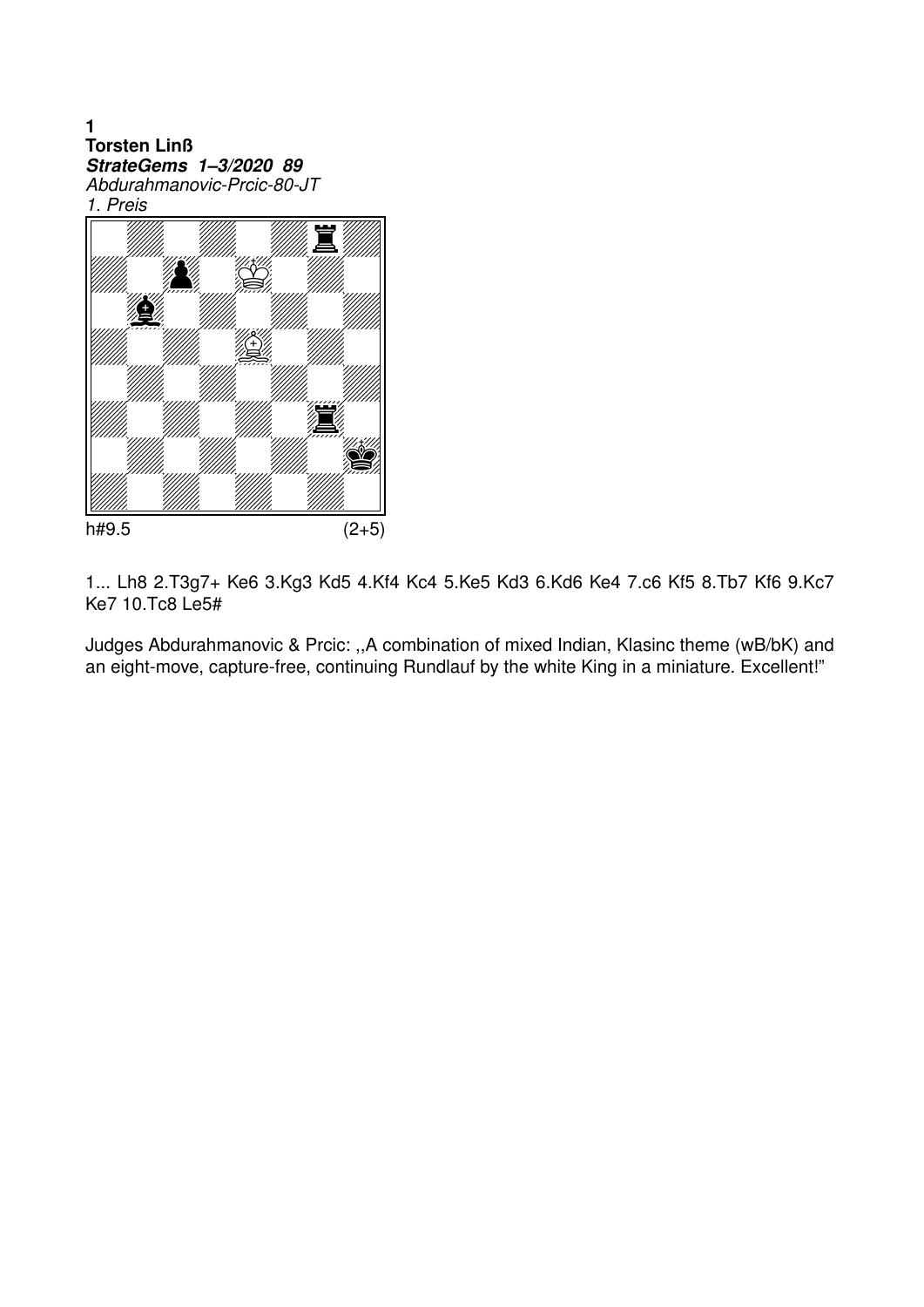2<br>Torsten Linß 17835 Die Schwalbe 6/2019 297 2. Preis



1... Ke5 2.Dc6 Kf5 3.Td3 Kg4 4.Td7 Kg3 5.Kb4 Kf2 6.Kc5 Ke2 7.Kd6 Kd3 8.e6 Kd4 9.Le7 Le5#

8-move circular round trip of the white king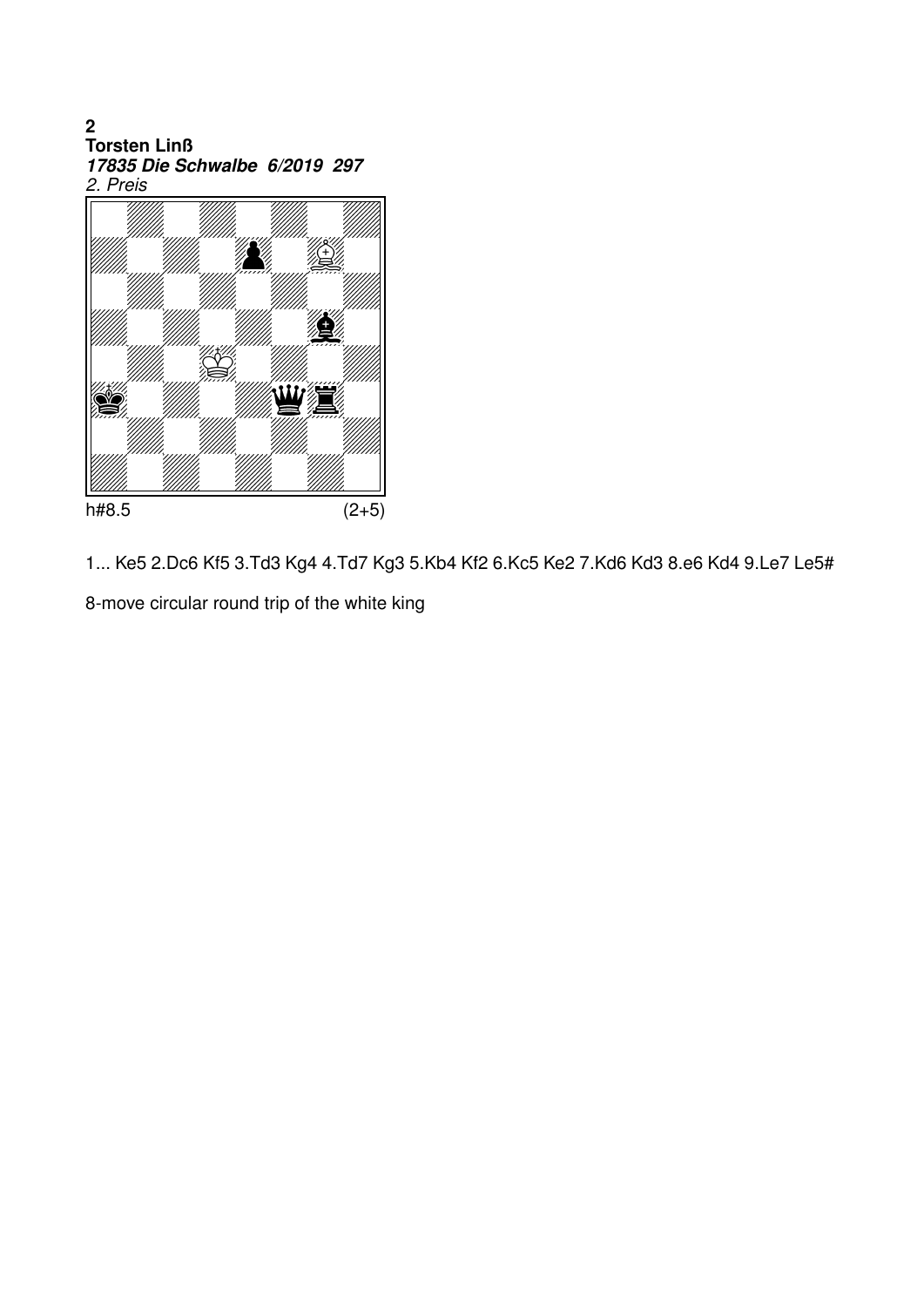3<br>Torsten Linß H1568 Probleemblad 4–6/2019<br>2. Preis



1. Th8 Kc6 2. Kb8 Ld4 3. Kc8 K: d5 4. Kd8 Ke6 5. Ke8 L: h8 6. Kf8 Le5 7. Kg8 Kf6 8. Kh8 Kf7# active Kniest, Indian, bristol (bR for bK)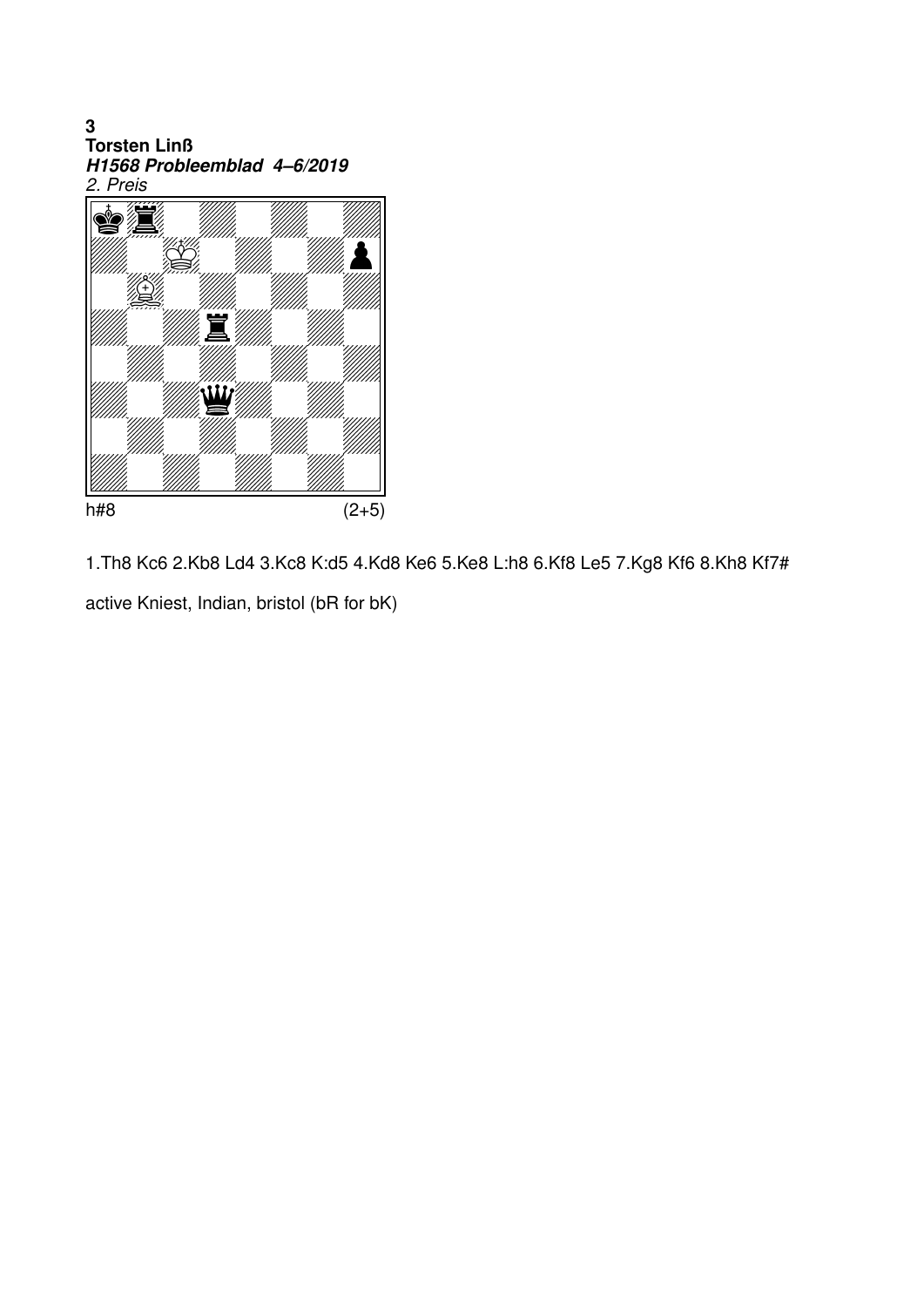$\overline{\mathbf{4}}$ **Torsten Linß** SuperProblem 16.7.2020<br>242. SuperProblem-TT 2020 1. Preis (Miniaturen)



1... Kh8 2.De6 Kh7 3.g6 Lf8 4.Kc3 Kg7 5.Kd4 Lc5+ 6.Ke5 Kf8 7.Kf6 Le3 8.Tf5 Lh6 9.Lg5 Lg7#

Judges Abdurahmanovic and Klasinc: "White King's loosing tempo manoeuvre and pure fourmove white Bishop's Rundlauf tempo manoeuvre.Perfect!"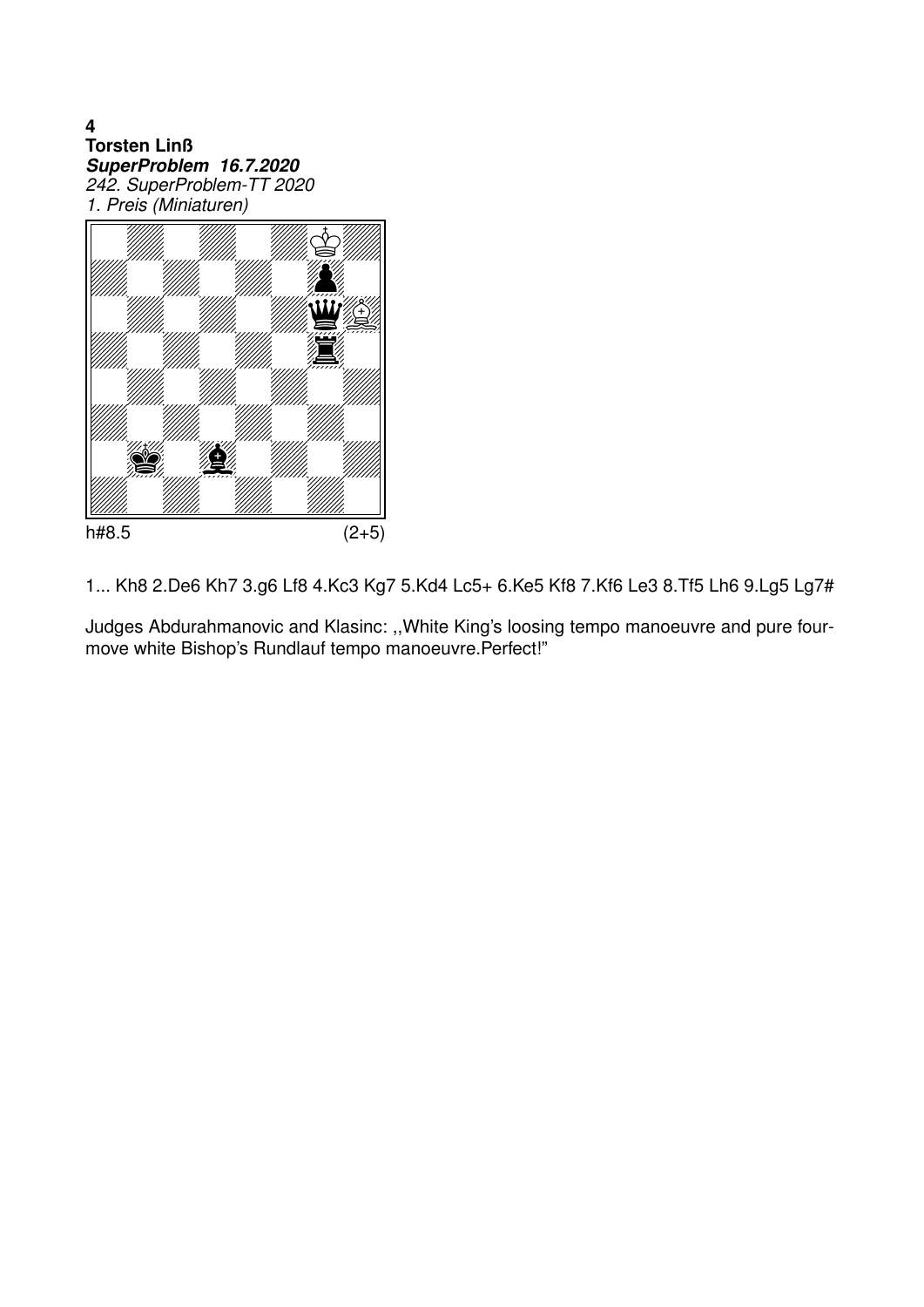5<br>Torsten Linß 4561 idee & form 10/2020 148



1... Ld8+ (tempo) 2.Kd6 Kb6 3.c2 Kb7 4.Kc5 Lc7 (tempo) 5.Kb4 Lb6 6.Ka3 Ka6 7.c1=S Kb5 8.Sb3 La5 9.Db2 Lb4#

two tempo moves, linear 4-move round trip by wB and 4-move round trip by wK